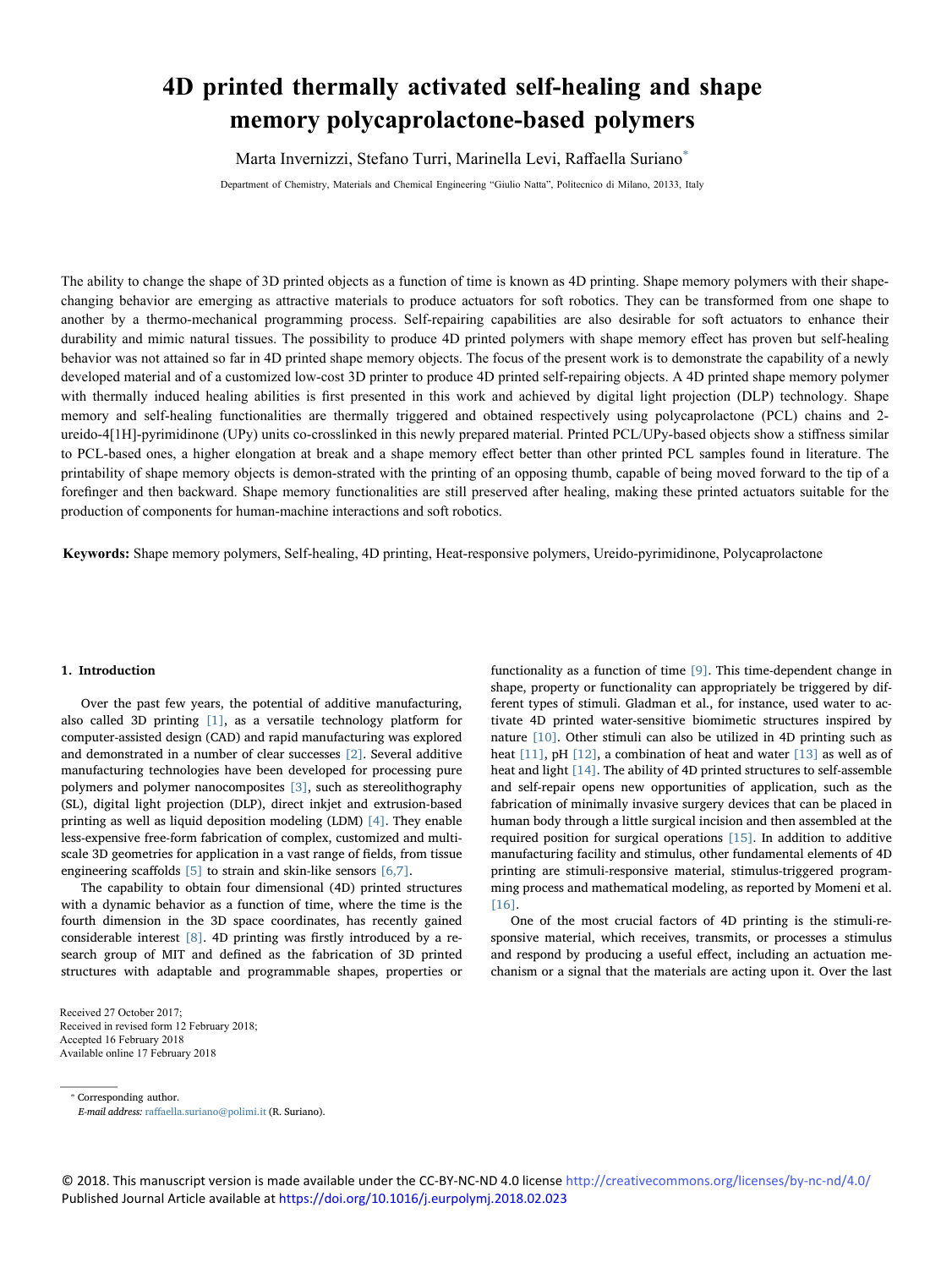two decades, the development of such smart materials has received great interest due to the potential applications in a wide range of areas, from robotics to tissue engineering and biomedical devices [17–[20\].](#page-6-15) Of the possible smart materials, both self-healing polymers and shape memory polymers (SMPs) have gained ever-increasing interest [\[21,22\]](#page-6-16).

Self-healing of polymers can be achieved by a few categories of reactions, which include covalent bonding, supramolecular chemistry, H-bonding, ionic interactions, and  $\pi-\pi$  stacking [23–[25\].](#page-6-17) More recently, self-healing materials have shown great potential for producing soft actuators with enhanced durability, due to their ability to self-repair damage ranging from bulk cracks to surface scratches [\[26\]](#page-7-0). Moreover, the use of self-healing hydrogels as "inks" for additive manufacturing was successfully demonstrated [\[27\].](#page-7-1)

As for SMPs, they are widely studied due to their prospective use in a variety of technological fields, including biomedical engineering [\[28,29\]](#page-7-2), in vivo tissue regeneration [\[30\],](#page-7-3) device microfabrication [\[11,31\]](#page-6-9) and self-actuation [\[32\]](#page-7-4). This class of materials has inspired multidisciplinary researchers with the possibility to trigger shape changes in polymer systems upon an external stimulus (e.g. temperature, light, magnetic field, pH and moisture) [\[22,33\]](#page-6-18), combined with biocompatibility [\[34,35\]](#page-7-5) and ease of processing of SMPs [\[36\].](#page-7-6) By exploiting DLP technology, a heat-activated SMP was also 4D printed and structured, using a photocurable polycaprolactone (PCL) [\[31,37\].](#page-7-7) Unlike other 4D printed smart materials, SMPs require a thermo-mechanical programming process, also called constrained-thermo-mechanics, to be transformed from a permanent shape to a temporary one and vice versa [\[38\].](#page-7-8) The temporary shape is obtained when the material is heated above its transition temperature ( $T_{trans}$ ) and deformed. The temporary shape is then fixed at  $T < T_{trans}$ . The permanent shape is, meanwhile, "memorized" by the material and can be recovered by heating at T  $> T_{trans}$ .

Drawing inspiration from multifunctional properties of natural systems such as human skin and double-helix DNA, some emerging pathways have lately combined SMP networks and self-healing materials that can respond to the same external stimulus, i.e. heat [\[39](#page-7-9)–41]. To provide intrinsic self-repairing properties to polymer materials, various strategies have been developed so far, many of which are based on either covalent bonds [\[42,43\]](#page-7-10) or non-covalent interactions [\[24\]](#page-6-19). Chen et al. prepared polyurethane crosslinked networks, showing both a shape memory effect based on cyclic PCL and self-healing properties based on dynamic covalent bonds arising from a reversible Diels–Alder reaction between furan and maleimide groups [\[44\].](#page-7-11) As for self-healing systems based on non-covalent interactions, an example of a self-repairing polymer hydrogel was presented by Phadke et al., who exploited flexible side chains with amide and carboxylic functional groups to create hydrogen bonding across two hydrogel interfaces [\[45\]](#page-7-12). Many approaches developed telechelic systems functionalized with selfcomplementary 2-ureido-4[1H]-pyrimidinone (UPy) units, thus introducing multiple hydrogen bonding interactions and reversible intermolecular cross-links to be used as a trigger for a self-healing effect [\[40,46\]](#page-7-13). In addition to self-healing properties, UPy moieties can also improve phase component compatibility and mechanical properties of polymer blends [\[47\].](#page-7-14)

However, in literature there are no examples that explore the potential of 4D printing for creating objects with shape memory and selfhealing behavior, concurrently. We believe that this is the first work showing the 4D printing of a self-healing and shape memory polymer. The study presented here is focused on the development of a shape memory polymer that can be 4D printed to produce structures with selfrepairing abilities and embedded thermally switching domains. This newly prepared material is photo-crosslinked and printed via DLP technology, by combining polycaprolactone dimethacrylate (PCLDMA) macro-monomers with methacrylates bearing 2-ureido-4[1H]-pyrimidinone motifs (UPyMA). The incorporation of UPyMA monomers provides self-healing properties to the 4D printed structures. The possibility to print actuators for soft robotics with good mechanical

properties and self-healing capabilities is first shown in this work. An example of a shape-changing object, an opposing thumb with a forefinger, is presented here as a proof of concept.

# 2. Experimental section

All reagents were purchased from Sigma-Aldrich, Milan, except where indicated.

#### 2.1. Methacrylation reaction

After drying PCL at 120 °C under dynamic vacuum for 2 h, the endcapping reaction was carried out by mixing PCLs with 2-isocyanatoethyl methacrylate (2-IEM, Showa Denko) at 60 °C for 2 h. A molar ratio between 2-IEM and PCL (2-IEM/PCL) of 1.9 was used. Sn  $(Oct)<sub>2</sub>$  was added in a molar ratio of 2:100 with respect to PCL. Both 2-IEM and  $Sn(Oct)<sub>2</sub>$  were pre-dissolved in the minimum quantity of CHCl3. Chloroform dried under molecular sieves was also added to the system (1 ml per 1.2 g of PCL) to decrease PCL viscosity. The reaction was monitored by means of FT-IR spectroscopy, checking the disappearance of the isocyanate groups at 2275 cm<sup>-1</sup>. The functionalized PCLDMA macro-monomers were precipitated in cold petroleum ether and dried overnight in a fumehood.

#### 2.2. Ureido-pyrimidinone methacrylate monomer synthesis

6-Methyl isocytosine (MIS) (4 wt% in dimethyl sulfoxide, DMSO) was added to a round bottom flask, which was consequently sealed with a rubber septum and a condenser. After being dehydrating for 56 h under nitrogen atmosphere and in presence of molecular sieves, 50 mL of DMSO were added to the flask by a syringe and heated up to 170 °C. The temperature inside the flask was constantly monitored with a thermometer. Once the temperature of the solution reached 170 °C and the total dissolution of MIS solid powder in the solvent was obtained, the heating system was quickly removed and 2-IEM (5 wt% in DMSO,  $[2-LEM]:[MIS] = 1.1:1 M$  ratio) was immediately added to the flask with a syringe, keeping the system under vigorous stirring induced by a magnetic stirrer. Afterwards, the mixture was quickly cooled with an ice bath in order to avoid unwanted side polymerizations. Lastly, the precipitation of UPyMA monomer was induced washing the solution in a large excess of acetone, which enabled the removal of any other traces of unreacted 2-IEM monomer. The liquid suspension was then filtered, and the solid was collected and dried under vacuum at room temperature for 48 h.

#### 2.3. Printable formulation composition and 3D printing set-up

To print self-healing shape memory polymers, we used a mixture of PCLDMA and UPyMA containing 4 wt% of 2,4,6-trimethylbenzoyl-diphenyl-phosphinoxide as photoinitiator (TPO-L, BASF, Germany) and  $CHCl<sub>3</sub>$  (60 wt% with respect to the weight of PCLDMA and UPyMA) to ensure the best diffusion of UPyMA monomers into PCLDMA. The formulation was kept at 45 °C during the printing process by a custommade hot plate as reported in [Fig. 1](#page-2-0). After printing, the specimens underwent a post-curing of 30 min in a UV oven (DWS Systems, Italy). The printing parameters are listed in Table S1 (Supplementary Materials).

## 2.4. Material characterization

#### 2.4.1. Chemical characterization

FT-IR spectroscopy analysis was carried out by means of a Nicolet 760-FTIR spectrometer in transmission mode at room temperature in air on methacrylated PCL films applied onto NaCl disks. 32 scans with a resolution of 2 cm−<sup>1</sup> were performed.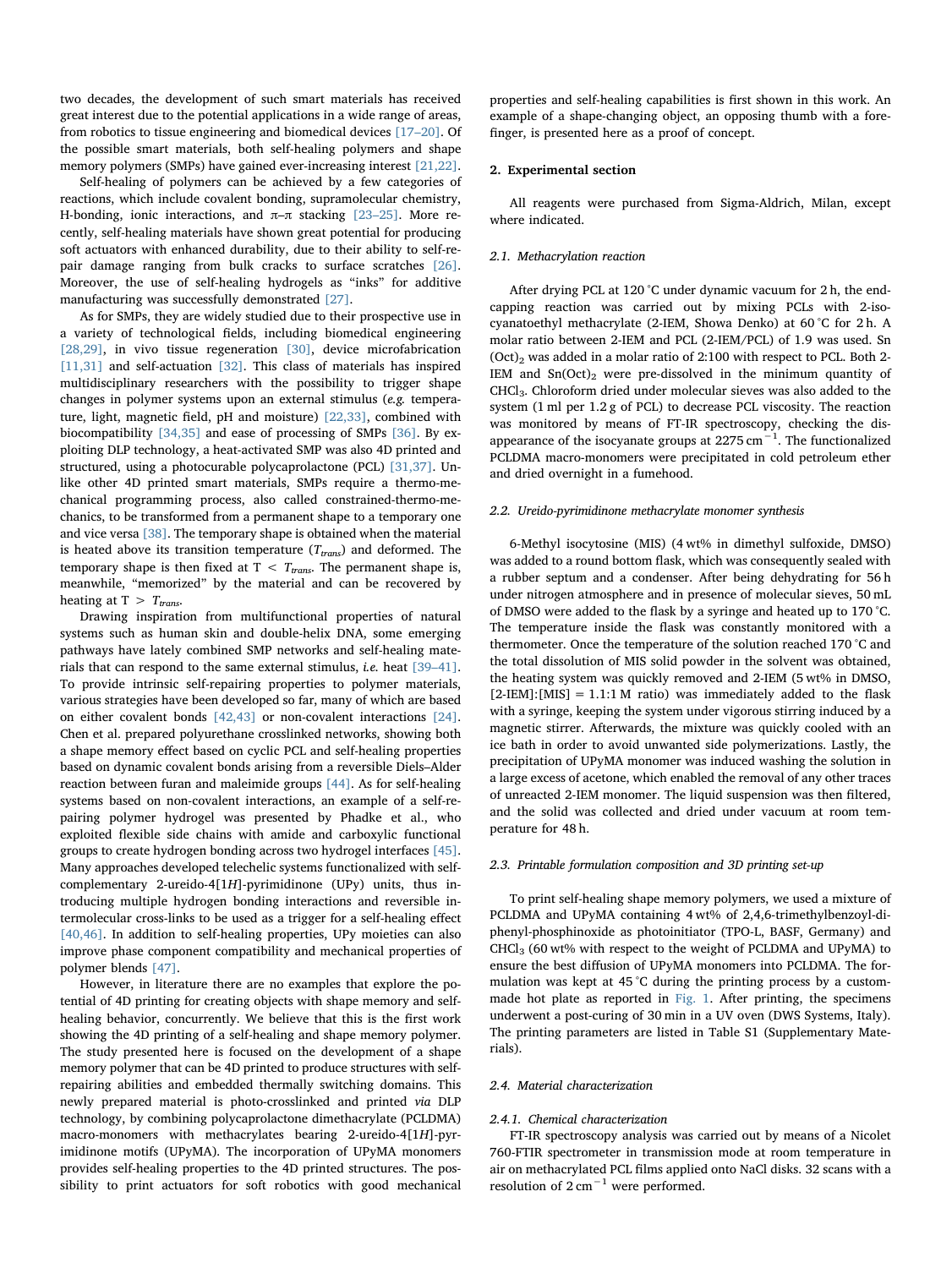<span id="page-2-0"></span>

Fig. 1. Scheme of the custom-made DLP printer setup. The resin was heated by a custommade hot plate. The reservoir used was filled with a buffer material made by a bottom layer of PDMS (approximately 1/3 of the total volume, 450 mL) covered by a thin layer of Fluorolink® (Solvay Specialty Polymers, Italy). The aim was to minimize the quantity of polymer necessary during the printing process.

#### 2.4.2. Thermal characterization

The degree of crystallinity,  $\chi$  and the melting temperature,  $T_m$  of the neat and methacrylated PCLs were evaluated with a Mettler-Toledo DSC/823e calorimeter. The samples were heated from −50 to 250 °C; the first heating rate was 10 K min $^{-1}$ , followed by a cooling rate at 5 K min $^{-1}$  and a second heating rate at 10 K min $^{-1}$ . In detail,  $\chi$  was calculated considering the endothermal peak of the second heating scan, considering a melting enthalpy of a 100% crystalline PCL of  $134.9 J g^{-1}$  [\[48\].](#page-7-15)

# 2.4.3. Degree of methacrylation

 $\mathcal{L}$ 

The methacrylation degree  $(D_M)$  was determined by <sup>1</sup>H NMR spectroscopy on a Bruker 400 MHz spectrometer using  $CDCl<sub>3</sub>$  as solvent (Fig. S1). In particular,  $D_M$  was determined according to the procedure described by Zarek et al. [\[31\]](#page-7-7).

# 2.4.4. Polymer network characterization

Gel content  $(G\%)$  was used to assess the degree of crosslinking of the photo-crosslinked polymers. In particular, the specimens with initial mass  $m_0$  were placed in CHCl<sub>3</sub> (70 ml per 0.25 g of material) at room temperature under magnetic stirring for 24 h. The gel content was determined considering the mass of extracted polymer  $(m_e)$  according to the following equation:

<span id="page-2-1"></span>
$$
G\% = 100 \cdot \left(\frac{1 - m_e}{m_0}\right) \tag{1}
$$

To determine the crosslinking density,  $\nu$  of the photo-crosslinked samples, dynamic-mechanical analyses (DMA) were performed in shear configuration using a Mettler Toledo DMA/SDTA861 instrument in dynamic scans from  $-50$  to 160 °C at 3 K min<sup>-1</sup> heating rate. The frequency was kept constant (1 Hz).  $\nu$  was determined considering the conservative shear modulus G′ at a temperature higher than the inflection point corresponding to the melting temperature  $T_m$  of the switching domains  $[49]$  (*i.e.* 90 °C) as follows:

<span id="page-2-2"></span>
$$
\nu = \frac{G'}{RT}
$$
 (2)

room temperature by means of a Zwick/Roell Z010 (Zwick Roell, Germany) equipped with a 10 kN load cell and a longstroke extensometer, following the standard test method ASTM D638-10 (Type IV specimen, dimensions down-scaled to 44%) for the cast samples. For the printed samples, we used rectangular specimens (dimensions  $62 \times 6 \times 3$  mm) Specimens were stretched with a displacement rate of 3 and 30 mm min $^{-1}$ . These two values of rate were selected to explore the effect of tensile test speed on mechanical properties, also taking into account the test conditions employed in previous works presenting self-healing materials [\[39,50\]](#page-7-9). The calculation of the elastic modulus was performed by following the same standard test method. Shape memory effect was evaluated by a custom-made equipment according to the protocol described by Lendlein et al. [\[28\].](#page-7-2)

Tensile properties for cast and printed samples were determined at

2.4.5. Mechanical and shape memory effect characterization

# 2.4.6. Self-healing properties

For surface damage healing analysis, an optical microscope (Olympus BX 60 with an Olympus Infinity 2 camera and a 5X objective) was employed to observe the self-healing process of cast and printed samples at the sub-macroscopic scale. A scratch was performed on specimen surfaces by using a razor blade and the samples were observed under the microscope before and after healing treatment carried out at 80 °C for 1 h. For macroscopic healing, rectangular specimens were cut into halves using blades. The two separate halves were kept separated for less than 5 min and then brought and kept in contact during the healing process (80 °C for 1 h in air). For mechanical healing, rectangular specimens were partially cut at the centre of the gauge length (Fig. S2, Supplementary Materials). Also in this case, the samples were repaired with the same healing process. Tensile tests were then performed as described in the previous paragraph. The healing efficiency  $\eta$  was calculated as the ratio between the maximum tensile strength of the healed sample and the maximum tensile strength of the uncut sample [\[40\]](#page-7-13).

# 3. Results and discussion

The shape memory behavior was provided by PCL chains with a molecular weight of 10,000 g mol<sup>-1</sup>. PCL is widely used in medical devices such as stents and biomedical scaffolds due to its biocompatible nature. It is a semi-crystalline polymer, soluble in chloroform and having a melting point ranging between 56 and 65 °C. In this work, PCL has a  $T_m$  of 56.7 °C and a degree of crystallinity of 47%, as determined by differential scanning calorimetry (DSC). In order to obtain a photocurable system with a final cross-linked structure, PCL was endcapped with 2-IEM to obtain a bifunctional PCLDMA. As determined by NMR spectroscopy, a methacrylation degree of 74% was obtained, ensuring a gel content percentage value of 96%.

Self-healing abilities were provided by introducing 2-ureido-4[1H] pyrimidinone (UPy) motifs, which enable a material, if damaged, to be repaired by means of a reversible formation of four cooperative hydrogen bonds between two UPy units [\[51,52\].](#page-7-17) UPy motifs were incorporated into the photocurable matrix using a methacrylate monomer bearing UPy units in the side chain (UPyMA). 4D printed samples were obtained via UV–vis light-induced crosslinking of PCLDMA with UPyMA by a digital light projector (DLP) printer (TOP DLP Wasp, Italy). The chemical scheme of UPyMA monomer, PCLDMA and of the crosslinking reaction is shown in Fig. S3 (Supplementary Materials).

The optimal composition of the liquid blend precursor was obtained by dissolving PCLDMA and UPyMA (4 wt% with respect to the weight of PCLDMA) in CHCl<sub>3</sub> (60 wt% with respect to the total weight of UPyMA and PCLDMA) at 45 °C overnight under magnetic stirring. After adding a phosphine oxide-based photoinitiator (TPO-L, 4 wt%), the mixture was then used for the printing process. A ten-layer fashion was chosen to demonstrate the printability of the formulation. Mechanical, self-healing and shape memory properties were investigated using

where R is 8.314472 MPa cm<sup>3</sup> K−<sup>1</sup> mol−<sup>1</sup> .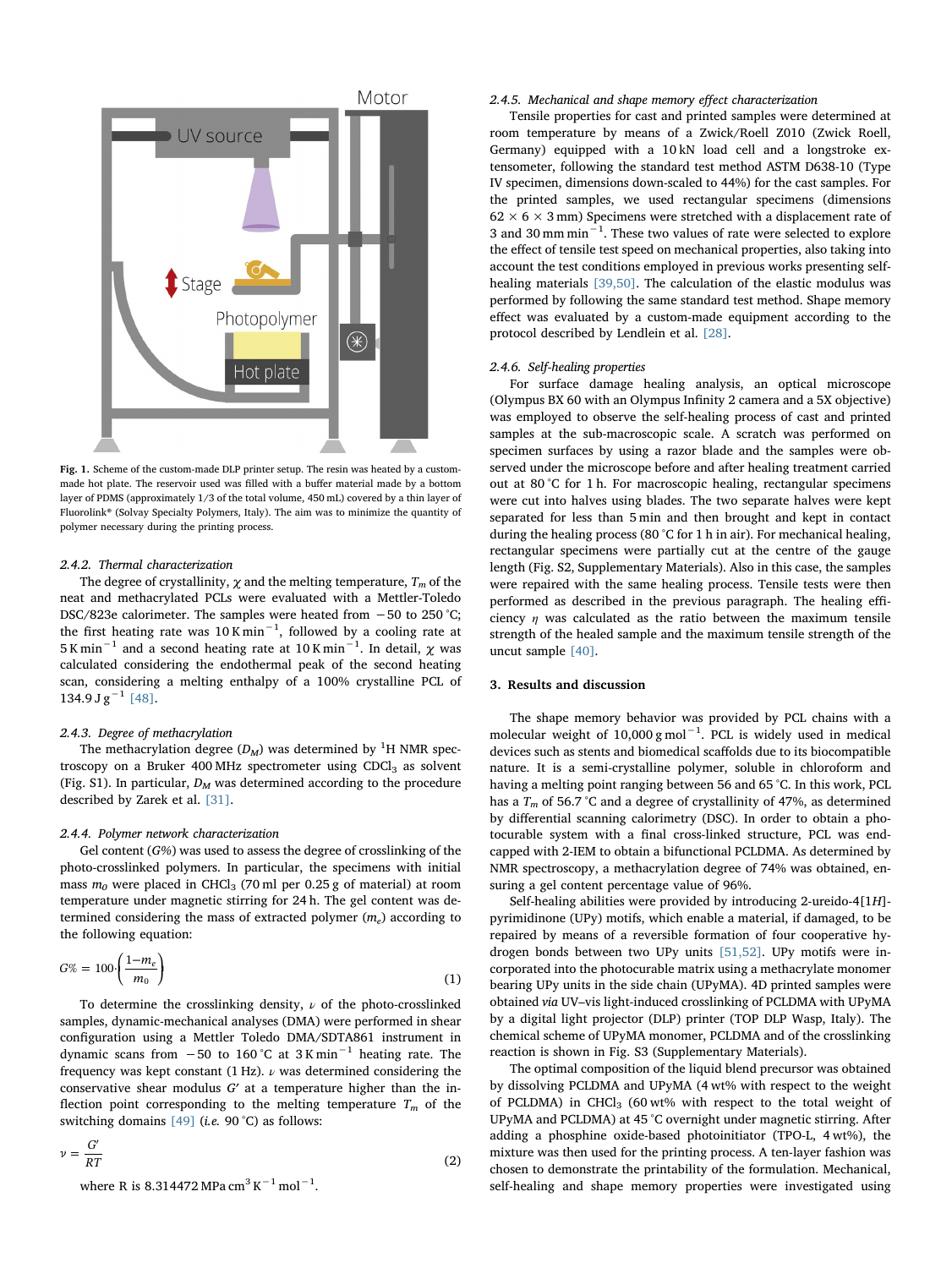#### <span id="page-3-0"></span>Table 1

Melting temperature  $T_m$ , degree of crystallinity  $\chi$ , gel content G%, crosslinking density  $\nu$ and elastic modulus E for cast PCLDMA, printed and printed & repaired PCLDMA-UPyMA samples.

|                    | $T_m$ (°C) $\gamma^a$ (%) |      | Gel content<br>$(G%)^b$ | $\nu$ (mol cm <sup>-3</sup> ) <sup>c</sup> | E(MPa)       |
|--------------------|---------------------------|------|-------------------------|--------------------------------------------|--------------|
| Cast PCLDMA        | 54                        | 37.1 | 95.6                    | $6.29 * 10^{-5}$                           | $203 \pm 50$ |
| Printed            | 55                        | 29.8 | 81.0                    | $6.18 * 10^{-5}$                           | $170 \pm 38$ |
| PCLDMA-            |                           |      |                         |                                            |              |
| <b>UPyMA</b>       |                           |      |                         |                                            |              |
| Printed & repaired |                           |      |                         |                                            | $190 \pm 32$ |
| PCLDMA-            |                           |      |                         |                                            |              |
| <b>UPvMA</b>       |                           |      |                         |                                            |              |
|                    |                           |      |                         |                                            |              |

<span id="page-3-2"></span><sup>a</sup> Referred to  $\Delta H_{100\%}$  crystalline PCL = 134.9 J g<sup>-1</sup>.

<span id="page-3-3"></span><sup>b</sup> Measured by using Eq. [\(1\).](#page-2-1)

<span id="page-3-4"></span> $c$  Determined by DMA analysis at 90 $\degree$ C by using Eq. [\(2\)](#page-2-2).

printed rectangular specimens. Before printing tests, the concentration of UPyMA in the liquid precursor mixture was selected by means of a parametric study to optimize shape memory effects and self-healing abilities of the final objects. PCLDMA-UPyMA samples were initially cast and photo-cured, varying the weight percentage of UPyMA between 2 and 5 wt% with respect to the weight of PCLDMA. As shown in Table S2 (Supplementary Materials), a complete recovery of permanent shape was observed for the samples with a UPyMA percentage ranging from 2 to 4 wt%. On the other hand, a 5 wt% of UPyMA hindered the full recovery of the original sample shape, due to a decrease of the degree of crystallinity passing from 29.8% with 4 wt% of UPyMA to 24.8% with 5 wt%. To assess self-repairing abilities, samples were damaged with a razor blade to produce a deep scratch and thermally treated at 80 °C for 1 h. Surface damage was repaired after this thermal treatment for all the samples (Table S2, Supplementary Materials). However, some healed scars were visible on surfaces with 2 and 3 wt% of UPyMA. For these reasons, a 4 wt% of UPyMA was found as a good trade-off between the possibility to ensure a shape memory effect and the benefit of high percentages of UPyMA on self-healing properties. This UPyMA concentration was therefore used for the following tests performed on cast and printed samples.

To better evaluate mechanical, physical and chemical properties of the new designed blend, we also prepared reference photo-cured PCLDMA samples without UPyMA by casting. As reported in [Table 1](#page-3-0), the switching temperature of the shape memory printed samples, i.e.  $T<sub>m</sub>$ , is actually comparable to that of cast PCLDMA. As for the degree of crystallinity, a decrease was observed for printed PCLDMA-UPyMA samples, due to the incorporation of UPy units that likely disturbed the polymer chain crystallization and crystallites growth of PCLDMA

macromolecules. The presence of UPy motifs and the printing process did not affect the crosslinking density of the samples,  $\nu$ , as also confirmed by a high value of gel content. Furthermore, the introduction of UPy units appeared to have only a moderate effect on tensile properties, especially on the elastic modulus and maximum tensile strength, which are still comparable for printed PCLDMA-UPyMA and cast PCLDMA samples [\(Table 1](#page-3-0) and Fig. S4, Supplementary Materials).

Cast and printed samples were further characterized in terms of mechanical properties. [Fig. 2](#page-3-1) shows the average values of maximum tensile strength and elongation at break measured at two different test speeds (3 and 30 mm min<sup>-1</sup>) for cast PCLDMA, PCLDMA-UPyMA and printed PCLDMA-UPyMA. As regards the tensile strength, cast and printed samples did not exhibit any significant differences at the two values of test speeds used. Indeed, considering the values of standard deviation, no clear effect on tensile strength was observed by varying the test speeds in the range of 3–30 mm min−<sup>1</sup> . Concerning the elongation at break, cast PCLDMA-UPyMA samples showed higher elongation values when compared to cast PCLDMA, likely due to the presence of four hydrogen bonded array motifs introduced by UPy groups which can enhance the ability of samples to stretch. This effect of UPy motifs on the values of elongation at break was reduced and hampered for printed PCLDMA-UPyMA, which showed an  $\varepsilon_B$  comparable to cast PCLDMA. As already shown in literature [\[53,54\],](#page-7-18) the printing process can introduce some defects and voids between layers, thus decreasing the capability of printed materials to withstand high strains at break. This can explain why the values of  $\varepsilon_B$  measured for printed PCLDMA-UPyMA were found lower than those measured for cast PCLDMA-UPyMA.

In order to assess self-repairing abilities, which are an added value to extend the lifetime of printed objects, self-healing properties were evaluated both for surface and bulk damage. Regarding surface damage, a deep scratch was completely repaired after a thermal treatment of 1 h at 80 °C [\(Fig. 3](#page-4-0)a and b). As for bulk damage, a perfect binding of two parts of a specimen was demonstrated after cutting and heating with the same thermal treatment ([Fig. 3](#page-4-0)c and d).

Uniaxial tensile tests were performed on mechanically damaged samples, before and after the healing cycle (see Experimental Section for details) with the aim of quantitatively evaluate self-healing properties. No significant difference of elastic modulus was found for printed PCLDMA-UPyMA specimens before and after healing [\(Table 1](#page-3-0)). To study the influence of UPyMA on maximum tensile strength and elongation at break of printed samples, printed PCLDMA-UPyMA were also compared to printed samples without UPyMA ([Fig. 4](#page-4-1)).

The mechanical properties of printed PCLDMA were studied on rectangular bars obtained from a mixture with a  $60$  wt% of CHCl<sub>3</sub>, which was necessary to process and print neat PCLDMA at the working temperatures of 3D printing set-up used in this work (45–50 °C). A

<span id="page-3-1"></span>

Fig. 2. Maximum tensile strength ( $\sigma_m$ ) and elongation at break ( $\epsilon_B$ ) at T < T<sub>m</sub> of cast PCLDMA (black), cast PCLDMA-UPyMA samples (red) and printed PCLDMA-UPyMA samples (red) pattern), obtained with a tensile test speed of 3 mm min<sup>-1</sup> (a) and 30 mm min<sup>-1</sup> (b). (For interpretation of the references to colour in this figure legend, the reader is referred to the web version of this article.)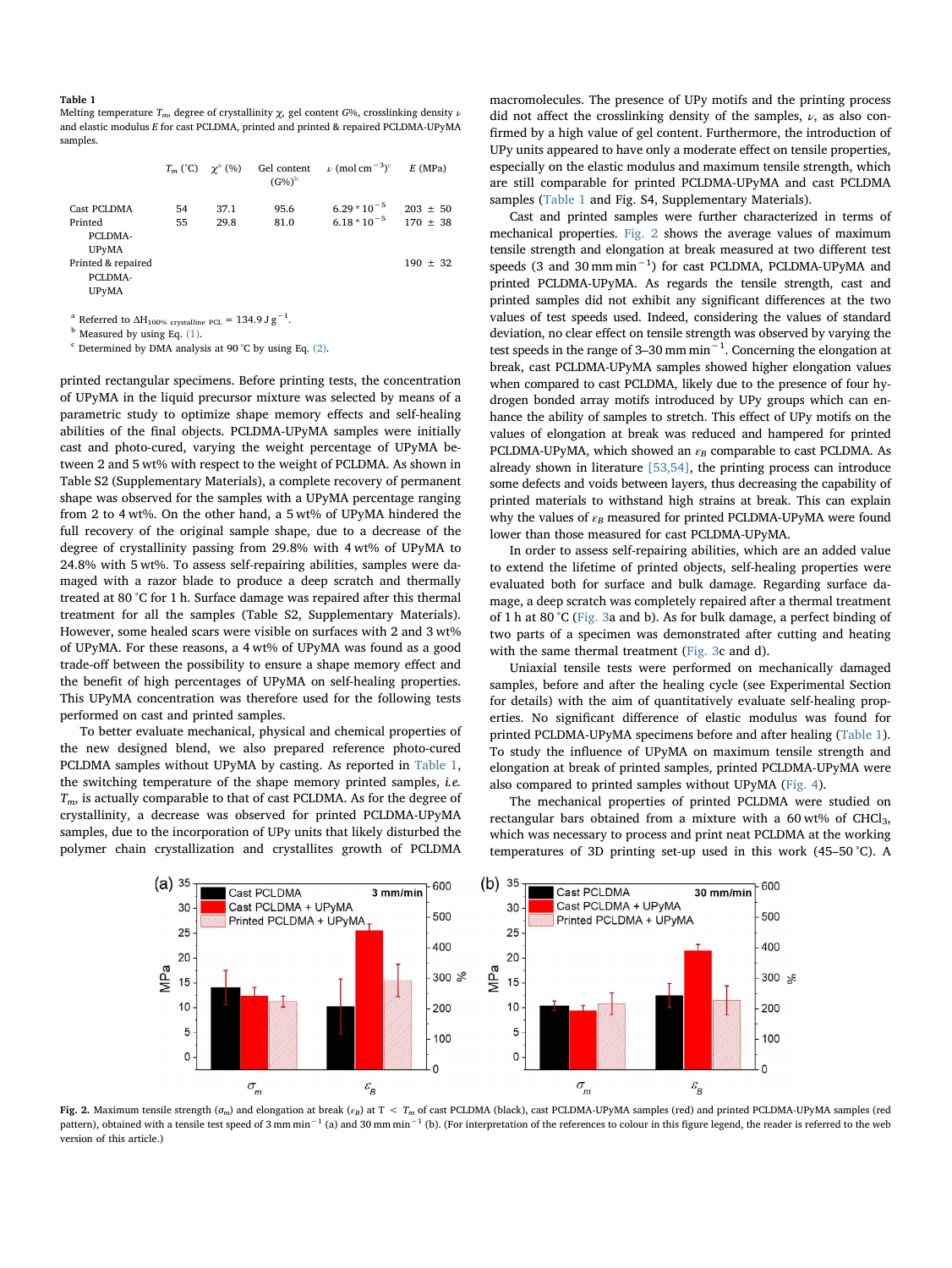<span id="page-4-0"></span>

<span id="page-4-1"></span>Fig. 3. Self-healing tests performed on PCLDMA-UPyMA printed samples. Images of the superficial cut before (a) and after (b) the thermal treatment at 80 °C. In addition, the knife cut in the middle of the specimen (c) is completely repaired after the same thermal treatment (d).



Fig. 4. Maximum tensile strength ( $\sigma_m$ ) and elongation at break ( $\epsilon_B$ ) at T < T<sub>m</sub> of printed PCLDMA samples (black), printed PCLDMA-UPyMA samples (blue) and self-repaired samples (red), obtained with a tensile test speed of 3 mm min<sup>-1</sup> (a) and 30 mm min<sup>-1</sup> (b). (For interpretation of the references to colour in this figure legend, the reader is referred to the web version of this article.)

slightly higher tensile strength was observed at an elongation rate of 3 mm min−<sup>1</sup> for printed PCLDMA-UPyMA, when compared to neat printed PCLDMA. However, this difference between printed PCLDMA and PCLDMA-UPyMA appeared less evident taking into account the results obtained at 30 mm min−<sup>1</sup> and the elongation at break. This demonstrates that the incorporation of UPy in the PCLDMA-based mixture does not impair mechanical performances of printed objects with the added advantage of providing self-repairing abilities. A selfhealing efficiency of nearly 54% on tensile strength was calculated for printed PCLDMA-UPyMA elongated at 3 mm min $^{-1}$ , while the recovery of the elongation performances was much lower [\(Table 2](#page-5-0) and [Fig. 4](#page-4-1)). Comparable healing efficiencies were obtained at varying tensile test speeds in the range of values considered for this work. Similar values of healing efficiency ranging from 50% to 80% were found for polymeric systems bearing UPy motifs by increasing the healing time, the waiting time before healing [\[50\]](#page-7-19) and the temperature of healing [\[39\]](#page-7-9). The dependence of healing efficiencies upon the healing and waiting time was also observed for supramolecular rubbers from functionalized fatty acids, which are mendable via hydrogen bonds [\[55,56\].](#page-7-20) This suggests the possibility to further increase the healing efficiency of PCLDMA-UPyMA fabricated objects, carrying out additional studies regarding the influence of waiting and healing times on these polymeric systems in the future. Moreover, a decrease in the elongation at break for repaired samples was noticed for shorter healing times by Cordier and co-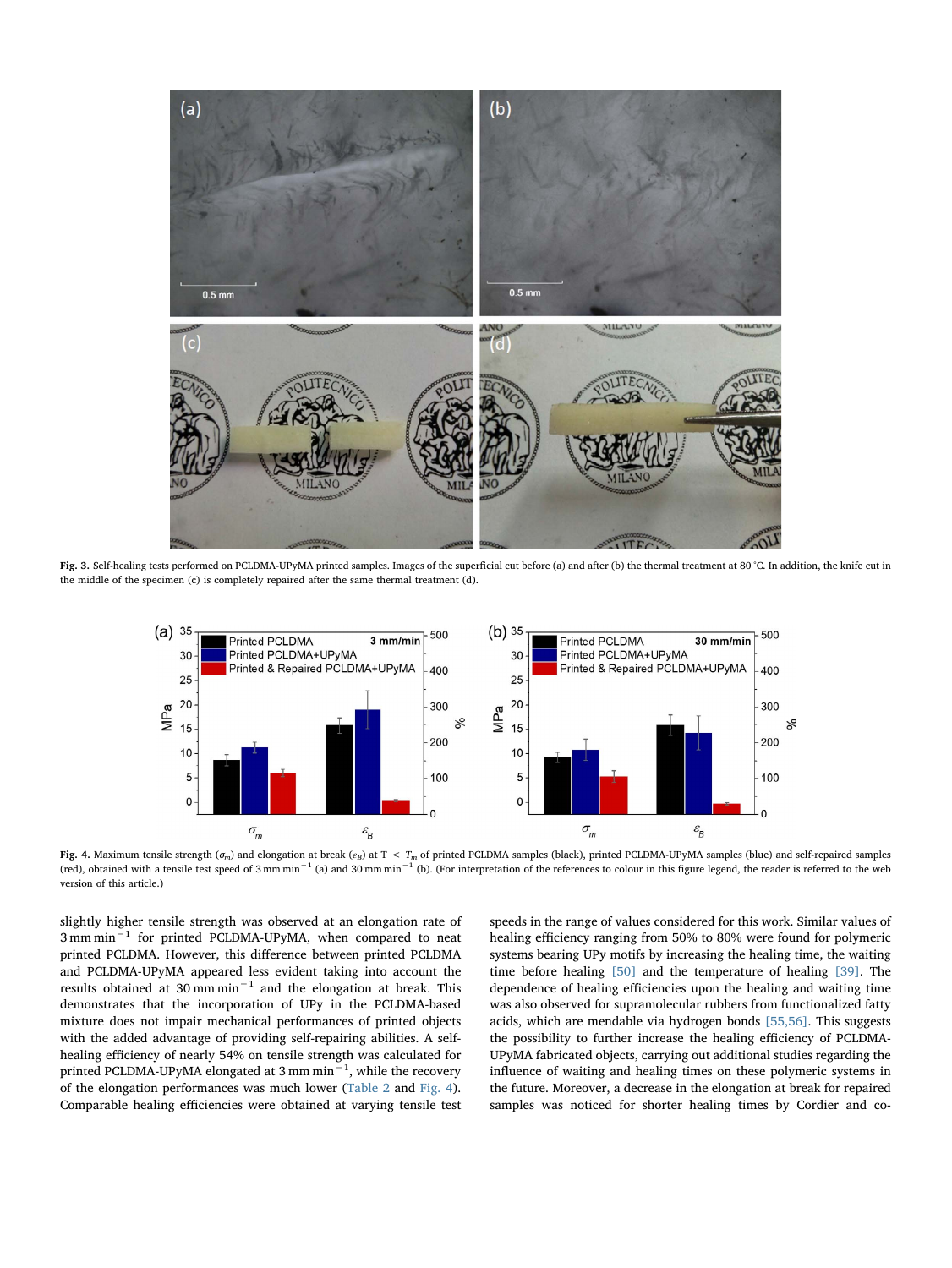# <span id="page-5-0"></span>Table 2

Healing efficiency,  $\eta$  (%) for cast and printed PCLDMA-UPyMA samples.

| PCLDMA-UPyMA                          | $\eta$ (%)    |
|---------------------------------------|---------------|
| Cast bars $3 \text{ mm min}^{-1}$     | $41.4 + 3.7$  |
| Cast bars $30 \text{ mm min}^{-1}$    | $40.3 + 4.8$  |
| Printed bars $3 \text{ mm min}^{-1}$  | $53.6 + 6.4$  |
| Printed bars $30 \text{ mm min}^{-1}$ | $51.7 + 11.7$ |

workers. This can explain why the elongation at break is lower for printed and repaired objects, suggesting a method for improving results. However, mechanical properties of printed PCLDMA-UPyMA samples, repaired following the procedure detailed in the Experimental Section are still adequate for applications as soft actuators [\[57,58\]](#page-7-21). [Table 2](#page-5-0) also shows that printed bars have a healing efficiency higher than cast samples. Considering that printed and repaired samples after tensile tests had rougher interfaces at the breaking point when compared to cast bars (Fig. S7), higher healing efficiency of printed objects can be accounted for a more efficient interpenetration between PCLDMA matrix and UPyMA and more numerous bridges between UPy groups at the razor-cut interfaces.

<span id="page-5-1"></span>To evaluate the shape memory behavior, the following parameters are considered: (i) the recovery ratio  $R_r$ , which describes to which extent the polymer memorizes its original shape and (ii) the fixity ratio  $R_f$ ,

which defines the capability of the polymer to maintain the temporary shape. For the printed PCLDMA-UPyMA samples,  $R_f$  was 99.8% and  $R_r$ was 98.6%, demonstrating a very good reproducibility of the shape memory effect. These results also show the remarkable performances of the newly prepared smart material which exhibits shape memory properties better than other 3D printed samples [\[31\]](#page-7-7).

Nowadays, the application of smart materials in soft robotics is fast spreading, also due to the variety of stimuli that can be used to activate both shape memory [\[59\]](#page-7-22) and self-healing polymers [\[60,61\].](#page-7-23) To explore the possibility of using PCLDMA-UPyMA as support material for robotic arms and hands, we printed an "L" shaped object to mimic the index finger and the thumb. This sample was partially cut and then repaired ([Fig. 5a](#page-6-20) and b).

By heating at  $T > T_m$ , the specimen becomes flexible and semitransparent (due to the melting of the crystalline PCLDMA phase, also called switching segments for shape memory behavior) and can be deformed into a desired temporary shape [\(Fig. 5c](#page-6-20)). Once deformed, the structure is cooled down at  $T < T_m$  to fix the temporary shape by the crystallization of PCL crystalline domains. At room temperature, the object is rigid and opaque. Re-heating the structure at  $T > T_m$  leads to the recovery of the initial "L" printed shape, due to the melting of the crystalline phase and to the entropic elasticity [\(Fig. 5](#page-6-20)d–f; [Movie S1](#page-5-1) and [S2](#page-5-2)). Printed and repaired samples showed shape memory properties as good as undamaged printed objects (Fig. S5, Supplementary Materials).



Supplementary Movie S1.

<span id="page-5-2"></span>

Supplementary Movie S2.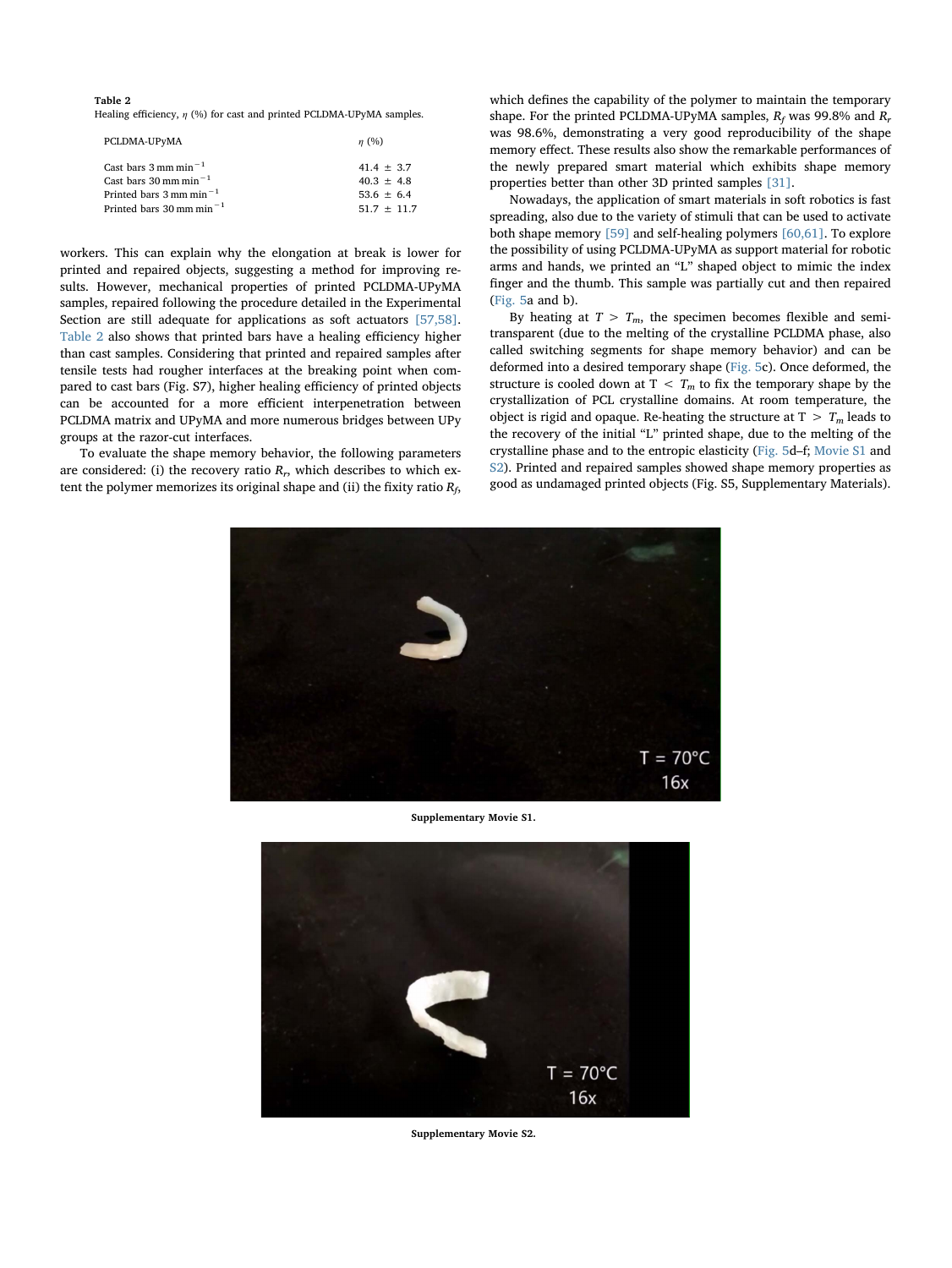<span id="page-6-20"></span>

 $t = 1$  min

 $t = 3$  min

Recovered permanent shape in t = 5 min

Fig. 5. Shape memory effect of PCLDMA-UPyMA repaired samples. The specimen was cut (a) and repaired after a thermal treatment of 1 h at 80 °C (b). The deformed object (c) was heated at 70 °C to start and complete the recovery of the original shape (d–f).

#### 4. Conclusions

In summary, we have developed a novel 4D-printable smart material, which is a thermally activated shape memory polymer with selfrepairing abilities, provided by self-assembling UPy units forming multiple hydrogen-bonded supramolecular structures. Our innovative approach relies on the 4D printing of this multifunctional material with a dynamic behavior by using a low-cost DLP printer. Printed objects show good self-healing behavior and remarkable shape memory properties, even after healing procedure. Mechanical properties of printed polymers are also found similar to those of neat PCL-based cast samples. In addition to this, the printed and repaired samples exhibit a healing efficiency in terms of tensile maximum stress high enough to allow their use as actuator devices in soft robotics applications, e.g. wearable devices for human-machine interaction and rehabilitation.

# Acknowledgements

M.I. and R.S. contributed equally to this work. We would like to thank Mr. Stefano Cagninelli for the help to modify the 3D printer configuration adapting it to our needs.

This research did not receive any specific grant from funding agencies in the public, commercial, or not-for-profit sectors.

#### Appendix A. Supplementary material

Supplementary data associated with this article can be found, in the online version, at [https://doi.org/10.1016/j.eurpolymj.2018.02.023.](https://doi.org/10.1016/j.eurpolymj.2018.02.023)

#### References

- <span id="page-6-0"></span>[1] I. Gibson, D.W. Rosen, B. Stucker, Additive [Manufacturing](http://refhub.elsevier.com/S0014-3057(17)31907-9/h0005) Technologies, Springer, New York, [2010.](http://refhub.elsevier.com/S0014-3057(17)31907-9/h0005)
- <span id="page-6-1"></span>[2] S.C. Ligon, R. Liska, J. Stampfl, M. Gurr, R. [Mülhaupt,](http://refhub.elsevier.com/S0014-3057(17)31907-9/h0010) Polymers for 3D printing and customized additive [manufacturing,](http://refhub.elsevier.com/S0014-3057(17)31907-9/h0010) Chem. Rev. 117 (15) (2017) 10212–10290.
- <span id="page-6-2"></span>[3] R.D. Farahani, M. Dubé, D. Therriault, [Three-dimensional](http://refhub.elsevier.com/S0014-3057(17)31907-9/h0015) printing of multifunctional [nanocomposites:](http://refhub.elsevier.com/S0014-3057(17)31907-9/h0015) manufacturing techniques and applications, Adv. Mater. 28 (28) [\(2016\)](http://refhub.elsevier.com/S0014-3057(17)31907-9/h0015) 5794–5821.
- <span id="page-6-3"></span>[4] M. Invernizzi, G. Natale, M. Levi, S. Turri, G. Griffini, [UV-assisted](http://refhub.elsevier.com/S0014-3057(17)31907-9/h0020) 3D printing of glass and carbon fi[ber-reinforced](http://refhub.elsevier.com/S0014-3057(17)31907-9/h0020) dual-cure polymer composites, Materials 9 (7) [\(2016\)](http://refhub.elsevier.com/S0014-3057(17)31907-9/h0020) 583.
- <span id="page-6-4"></span>[5] X. Mu, T. Bertron, C. Dunn, H. Qiao, J. Wu, Z. Zhao, C. [Saldana,](http://refhub.elsevier.com/S0014-3057(17)31907-9/h0025) H.J. Qi, Porous polymeric materials by 3D printing of [photocurable](http://refhub.elsevier.com/S0014-3057(17)31907-9/h0025) resin, Mater. Horiz. 4 (3) [\(2017\)](http://refhub.elsevier.com/S0014-3057(17)31907-9/h0025) 442–449.
- <span id="page-6-5"></span>[6] J.T. Muth, D.M. Vogt, R.L. Truby, Y. [Mengüç,](http://refhub.elsevier.com/S0014-3057(17)31907-9/h0030) D.B. Kolesky, R.J. Wood, J.A. Lewis, Embedded 3D printing of strain sensors within highly stretchable [elastomers,](http://refhub.elsevier.com/S0014-3057(17)31907-9/h0030) Adv. Mater. 26 (36) [\(2014\)](http://refhub.elsevier.com/S0014-3057(17)31907-9/h0030) 6307–6312.
- [7] Z. Lei, Q. Wang, P. Wu, A [multifunctional](http://refhub.elsevier.com/S0014-3057(17)31907-9/h0035) skin-like sensor based on a 3D printed [thermo-responsive](http://refhub.elsevier.com/S0014-3057(17)31907-9/h0035) hydrogel, Mater. Horiz. 4 (4) (2017) 694–700.
- <span id="page-6-6"></span>[8] S. Miao, N. Castro, M. [Nowicki,](http://refhub.elsevier.com/S0014-3057(17)31907-9/h0040) L. Xia, H. Cui, X. Zhou, W. Zhu, S.-J. Lee, K. Sarkar, G. Vozzi, Y. Tabata, J. Fisher, L.G. Zhang, 4D printing of [polymeric](http://refhub.elsevier.com/S0014-3057(17)31907-9/h0040) materials for tissue and organ [regeneration,](http://refhub.elsevier.com/S0014-3057(17)31907-9/h0040) Mater. Today (2017).
- <span id="page-6-7"></span>[9] S. Tibbits, 4D printing: [multi-material](http://refhub.elsevier.com/S0014-3057(17)31907-9/h0045) shape change, Arch. Des. 84 (1) (2014) 116–[121.](http://refhub.elsevier.com/S0014-3057(17)31907-9/h0045)
- <span id="page-6-8"></span>[10] S.A. Gladman, E.A. Matsumoto, R.G. Nuzzo, L. [Mahadevan,](http://refhub.elsevier.com/S0014-3057(17)31907-9/h0050) J.A. Lewis, Biomimetic 4D [printing,](http://refhub.elsevier.com/S0014-3057(17)31907-9/h0050) Nat. Mater. 15 (4) (2016) 413–418.
- <span id="page-6-9"></span>[11] Q. Ge, A.H. Sakhaei, H. Lee, C.K. Dunn, N.X. Fang, M.L. Dunn, [Multimaterial](http://refhub.elsevier.com/S0014-3057(17)31907-9/h0055) 4D printing with tailorable shape memory [polymers,](http://refhub.elsevier.com/S0014-3057(17)31907-9/h0055) Sci. Rep. 6 (2016) 31110.
- <span id="page-6-10"></span>[12] M. Nadgorny, Z. Xiao, C. Chen, L.A. Connal, [Three-dimensional](http://refhub.elsevier.com/S0014-3057(17)31907-9/h0060) printing of ph-responsive and [functional](http://refhub.elsevier.com/S0014-3057(17)31907-9/h0060) polymers on an affordable desktop printer, ACS Appl. Mater. [Interfaces](http://refhub.elsevier.com/S0014-3057(17)31907-9/h0060) 8 (42) (2016) 28946–28954.
- <span id="page-6-11"></span>[13] S.E. [Bakarich,](http://refhub.elsevier.com/S0014-3057(17)31907-9/h0065) R. Gorkin, M.i.h. Panhuis, G.M. Spinks, 4D printing with mechanically robust, thermally actuating hydrogels, [Macromol.](http://refhub.elsevier.com/S0014-3057(17)31907-9/h0065) Rapid Commun. 36 (12) [\(2015\)](http://refhub.elsevier.com/S0014-3057(17)31907-9/h0065) 1211–1217.
- <span id="page-6-12"></span>[14] O. Kuksenok, A.C. Balazs, [Stimuli-responsive](http://refhub.elsevier.com/S0014-3057(17)31907-9/h0070) behavior of composites integrating [thermo-responsive](http://refhub.elsevier.com/S0014-3057(17)31907-9/h0070) gels with photo-responsive fibers, Mater. Horiz. 3 (1) (2016) 53– 62.
- <span id="page-6-13"></span>[15] Y. Zhou, W.M. [Huang,](http://refhub.elsevier.com/S0014-3057(17)31907-9/h0075) S.F. Kang, X.L. Wu, H.B. Lu, J. Fu, H. Cui, From 3D to 4D printing: approaches and typical [applications,](http://refhub.elsevier.com/S0014-3057(17)31907-9/h0075) J. Mech. Sci. Technol. 29 (10) (2015) 4281–[4288.](http://refhub.elsevier.com/S0014-3057(17)31907-9/h0075)
- <span id="page-6-14"></span>[16] F. [Momeni,](http://refhub.elsevier.com/S0014-3057(17)31907-9/h0080) S.M. Mehdi Hassani, N.X. Liu, J. Ni, A review of 4D printing, Mater. Des. 122 [\(Supplement](http://refhub.elsevier.com/S0014-3057(17)31907-9/h0080) C) (2017) 42–79.
- <span id="page-6-15"></span>[17] M.A. McEvoy, N. Correll, Materials that couple sensing, actuation, [computation,](http://refhub.elsevier.com/S0014-3057(17)31907-9/h0085) and [communication,](http://refhub.elsevier.com/S0014-3057(17)31907-9/h0085) Science 347 (6228) (2015).
- [18] Y. Lu, A.A. Aimetti, R. Langer, Z. Gu, [Bioresponsive](http://refhub.elsevier.com/S0014-3057(17)31907-9/h0090) materials, Nat. Rev. Mater. 2 (2016) [16075.](http://refhub.elsevier.com/S0014-3057(17)31907-9/h0090)
- [19] M.D. Hager, P. Greil, C. Leyens, S. van der Zwaag, U.S. Schubert, [Self-healing](http://refhub.elsevier.com/S0014-3057(17)31907-9/h0095) [materials,](http://refhub.elsevier.com/S0014-3057(17)31907-9/h0095) Adv. Mater. 22 (47) (2010) 5424–5430.
- [20] H. Chaolei, L. Jiu-an, T. Xiaojun, W. [Yuechao,](http://refhub.elsevier.com/S0014-3057(17)31907-9/h0100) L. Jie, Y. Yanlei, A remotely driven and controlled [micro-gripper](http://refhub.elsevier.com/S0014-3057(17)31907-9/h0100) fabricated from light-induced deformation smart [material,](http://refhub.elsevier.com/S0014-3057(17)31907-9/h0100) Smart Mater. Struct. 25 (9) (2016) 095009.
- <span id="page-6-16"></span>[21] Y. Yang, M.W. Urban, [Self-healing](http://refhub.elsevier.com/S0014-3057(17)31907-9/h0105) polymeric materials, Chem. Soc. Rev. 42 (17) [\(2013\)](http://refhub.elsevier.com/S0014-3057(17)31907-9/h0105) 7446–7467.
- <span id="page-6-18"></span>[22] F. Pilate, A. Toncheva, P. Dubois, J.-M. Raquez, [Shape-memory](http://refhub.elsevier.com/S0014-3057(17)31907-9/h0110) polymers for multiple applications in the materials world, Eur. Polym. J. 80 [\(Supplement](http://refhub.elsevier.com/S0014-3057(17)31907-9/h0110) C) (2016) 268–[294.](http://refhub.elsevier.com/S0014-3057(17)31907-9/h0110)
- <span id="page-6-17"></span>[23] L.R. Hart, J.L. Harries, B.W. Greenland, H.M. [Colquhoun,](http://refhub.elsevier.com/S0014-3057(17)31907-9/h0115) W. Hayes, Healable su[pramolecular](http://refhub.elsevier.com/S0014-3057(17)31907-9/h0115) polymers, Polym. Chem. 4 (18) (2013) 4860–4870.
- <span id="page-6-19"></span>[24] Z. Wei, J.H. Yang, J. Zhou, F. Xu, M. Zrinyi, P.H. [Dussault,](http://refhub.elsevier.com/S0014-3057(17)31907-9/h0120) Y. Osada, Y.M. Chen, Self-healing gels based on [constitutional](http://refhub.elsevier.com/S0014-3057(17)31907-9/h0120) dynamic chemistry and their potential [applications,](http://refhub.elsevier.com/S0014-3057(17)31907-9/h0120) Chem. Soc. Rev. 43 (23) (2014) 8114–8131.
- [25] X.K.D. Hillewaere, F.E. Du Prez, Fifteen chemistries for [autonomous](http://refhub.elsevier.com/S0014-3057(17)31907-9/h0125) external self-